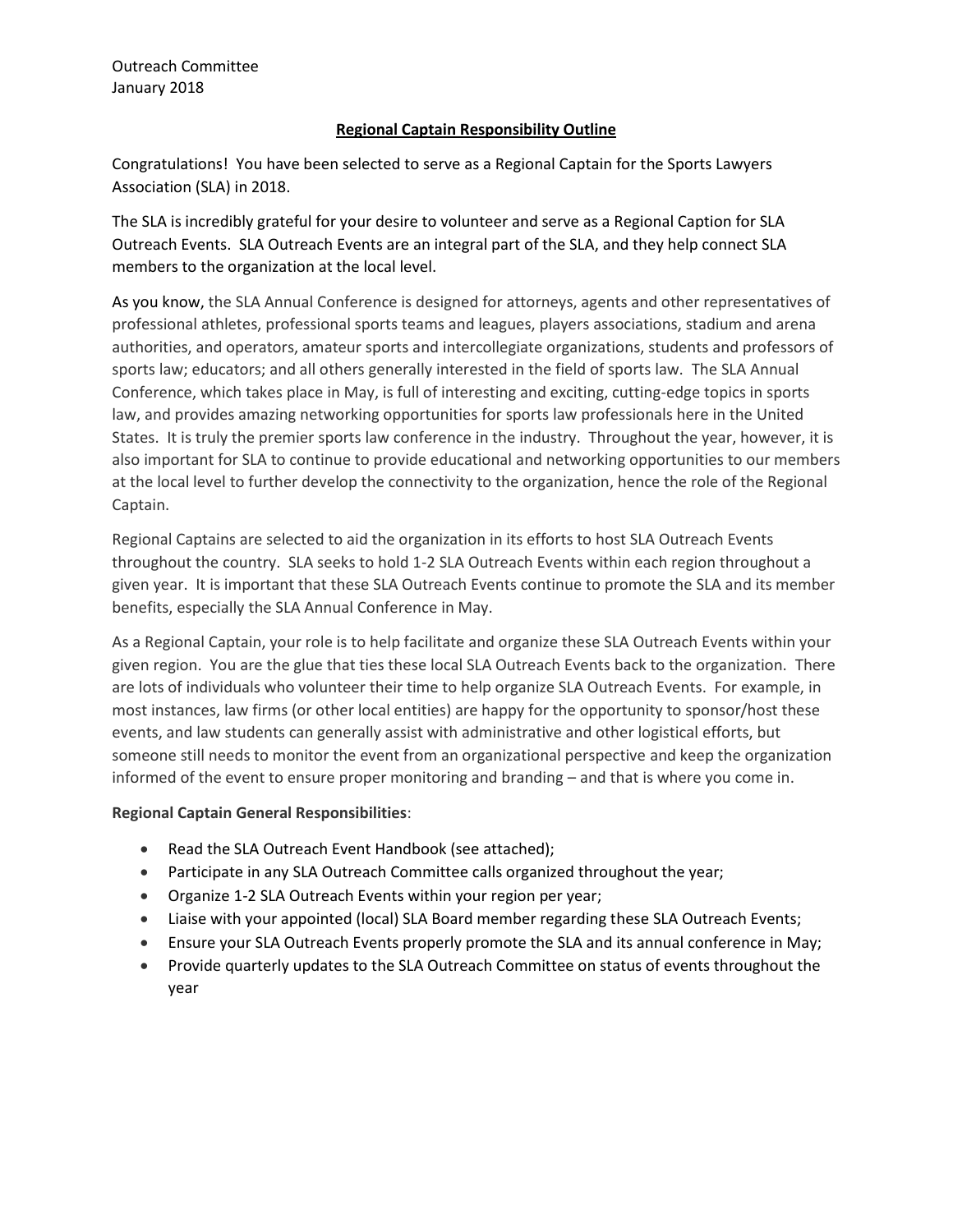Outreach Committee January 2018

## **SLA Outreach Event Checklist**:

- Ensure copy of invitation and promotional materials sent out for your SLA Outreach Event (Melissa should be notified at least thirty (30) days in advance of the event so that SLA can also send out materials promoting the event to SLA members);
- Ensure logistics are set for the SLA Outreach Event and maintain routine communication with Melissa regarding the Event;
- Coordinate with the SLA for the receipt and use of any SLA signage (if applicable);
- Ensure Copy of SLA Outreach Event sign-up sheet utilized at SLA Outreach Event is sent to SLA;
- Extend invitations to any SLA Board members in the area for attendance at the Event;
- Provide Melissa with an SLA Event recap email (see sample form below);

*Melissa – I am happy to report that we had a tremendously successful outreach event here in Sesame Street today. Please see the attached pictures we took of this event. We had 70 people in attendance (packed room – event sold out). Elmo did an amazing job moderating the event, and the feedback has been incredibly positive. Big Bird and Cookie Monster were amazing speakers. We had lawyers from several law firms, Sports Entity 1, Sports Entity 2, Sports Entity 3, Sports Entity 4, etc in attendance, as well as our local law school students and a few faculty members.*

*Elmo will be sending you the sign-in sheet and the signage (prominently displayed). Elmo's efforts, and the support of our other sponsors, cannot be understated. Thanks to the SLA for their support.*

# *To the extent you have any other questions or concerns, please feel free to let us know.*

• Provide multiple photos of the presenters and attendees at the SLA Outreach Event (including photo showing presence of SLA signage at the event);

# **SLA Outreach Event Helpful Hints**:

- Successful SLA Outreach Events typically involve an appealing venue (e.g. reduced tickets to a sporting event, VIP tour of a facility, high profile panelists);
- Law firms typically like to sponsor these events at some level (e.g. they may provide some catering for the event, subsidize ticket costs, host the event at their offices, etc);
- Law schools typically like to promote these events (e.g. some involvement from the school's sports & entertainment committee in the planning phase likely leads to higher law student attendance at the event);
- Notify your local SLA Board members early about the event they tend to be extremely helpful with the provision of high profile speakers, access to sports facilities, etc;
- There are some benefits to potentially partnering with other local organizations within your area (sharing of sponsors, logistics, etc), but it is important the SLA Outreach Event requirements (stated herein – promotion, branding, sign-in sheet, etc) be followed;
- $\bullet$  SLA (Melissa) can certainly help with generation of topics, types of event(s), etc the organization is full of bright and creative minds, and if the interest in hosting the event is strong, there will be no shortage of ideas to help execute (you can even borrow from events that were successful in other regions.